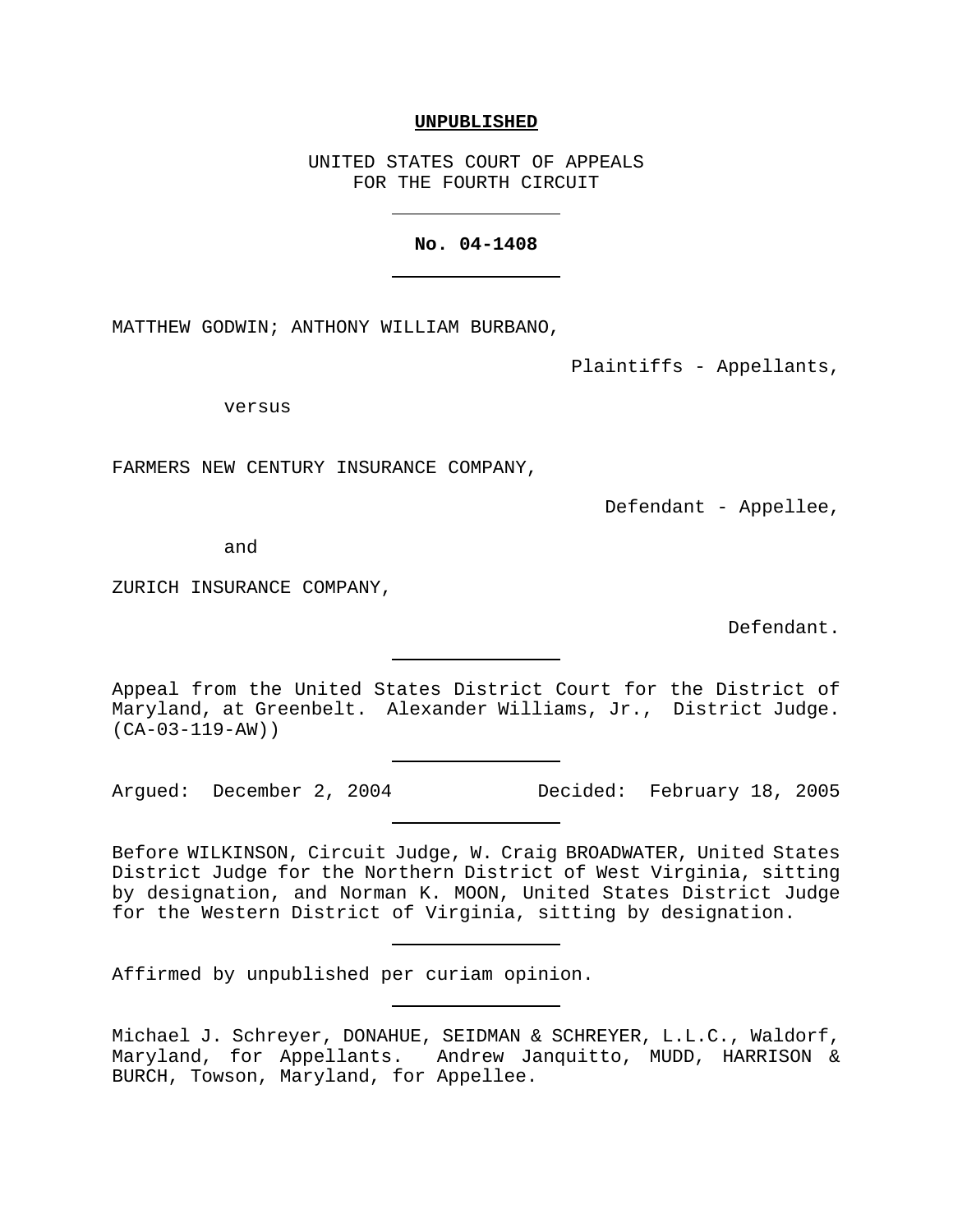Unpublished opinions are not binding precedent in this circuit. See Local Rule 36(c).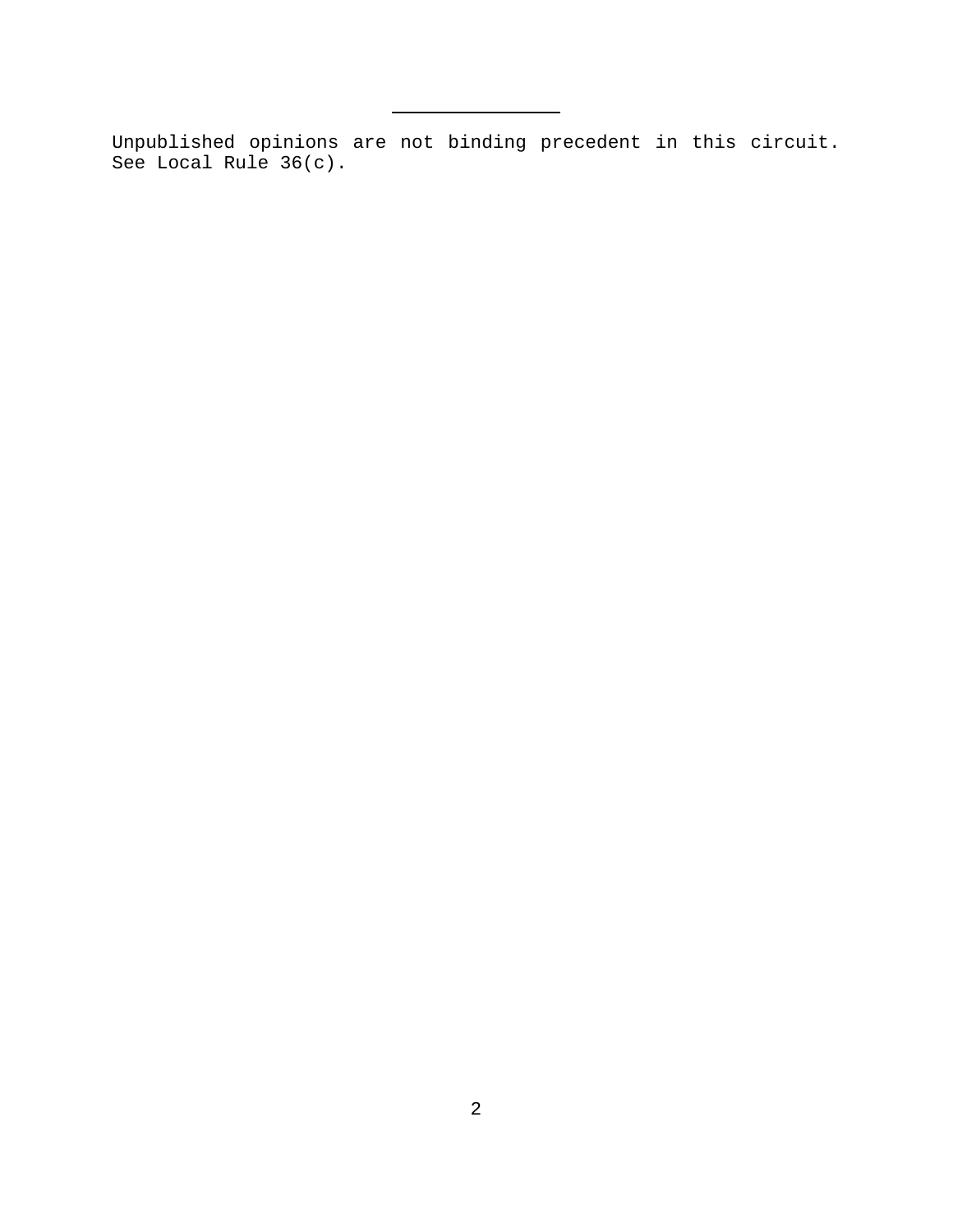PER CURIAM:

Dolores Burbano lives in Lusby, Maryland. Her husband, William Burbano, has two children from his previous marriage to Laurie Burbano. One of these children, Anthony Burbano, spends most of his time with Laurie, his legal custodian, in her Waldorf, Maryland residence. One night, Anthony was involved in a car accident after finishing work in nearby LaPlata, Maryland. In this diversity action, we must determine whether Dolores's auto insurance policy covers this accident. We find that it does not. We therefore affirm the judgment of the district court granting summary judgment to the insurance company that issued the policy.

I.

William and Laurie Burbano had two children, Anthony and Kyle. After the couple separated in 1994, the youngsters stayed with their mother in the family home in Waldorf. In late 1994, William moved in with Dolores and her two children in Lusby.

A separation agreement, executed by William and Laurie in February 1995, provided that Laurie would continue to have physical custody of Anthony and Kyle. The parents agreed to share legal custody, however, and they determined that the children would spend sixty-three days a year with their father. A divorce decree in 1996 recognized the award of primary physical custody to Laurie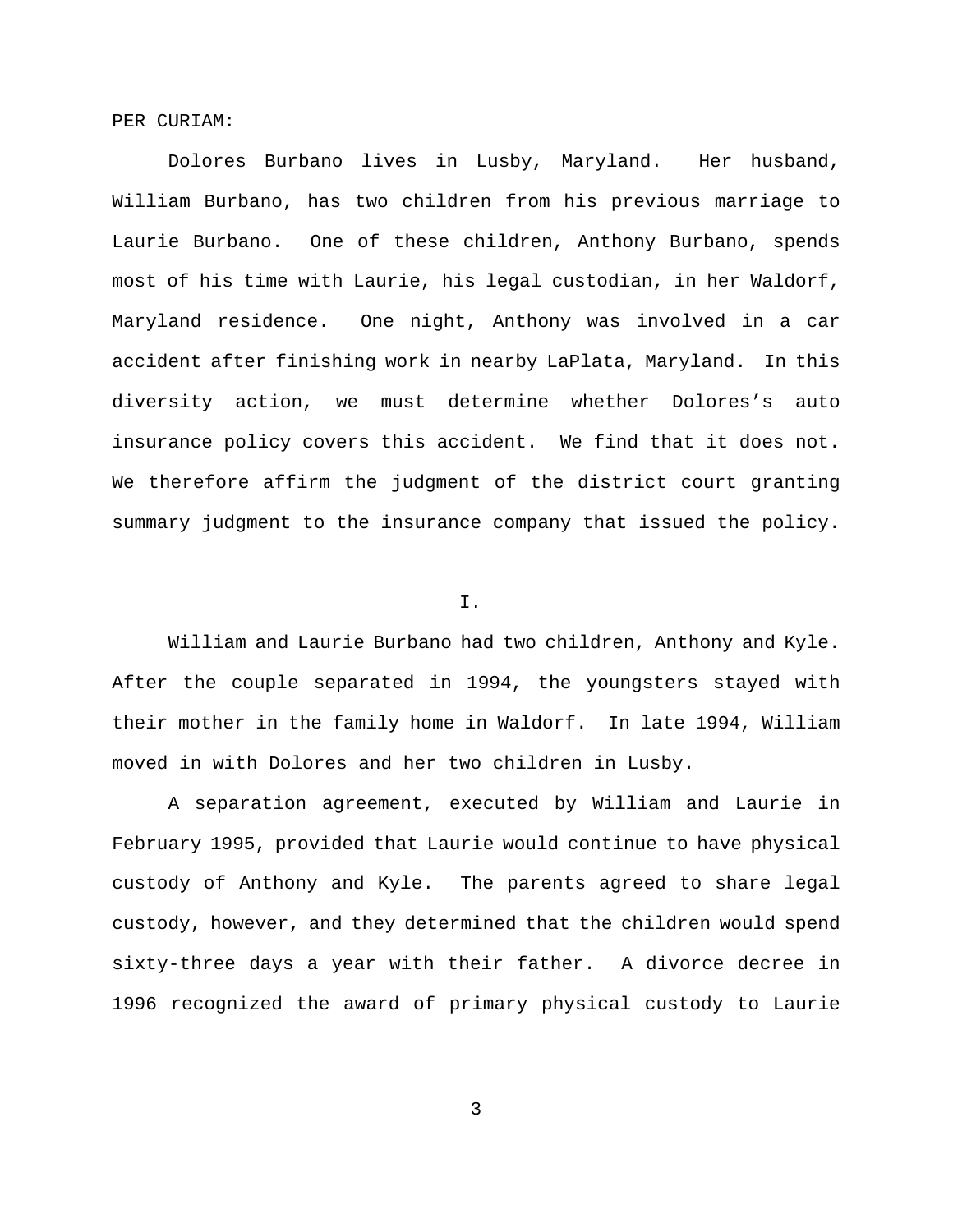but, following the separation agreement, granted William joint legal custody with visitation rights.

For several years, Anthony and his younger brother Kyle visited their father's abode every other weekend. Anthony testified that he also spent a week each summer, and another week at Christmas or Easter, with William and Dolores. In March 2001, fourteen year-old Kyle moved in with his father. Anthony's visitation practices also changed at this point. Unlike his brother, however, Anthony began to spend less time with his father. At trial, Laurie stated that from March to October 2001 Anthony visited William and Dolores "a minimum of once a month, a maximum of twice a month." After testifying that his stays diminished after March 2001, Anthony contradictorily claimed to have visited his father a "[c]ouple times a month" during this period. Anthony then added confusingly that these visits were "[n]ot every other weekend." William, for his part, could recall "[p]ossibly on[e]" overnight stay from March to October 2001.

On October 19, 2001, Anthony was involved in a car accident while driving a friend's vehicle. Another companion, Matthew Godwin, suffered serious injuries in the collision, which led to the amputation of his leg. The insurer of the car offered to pay \$300,000 to Godwin. Laurie's auto insurance company also agreed to pay him \$100,000. In this action, Godwin is seeking proceeds from a third policy –- one that Dolores secured from Farmers New Century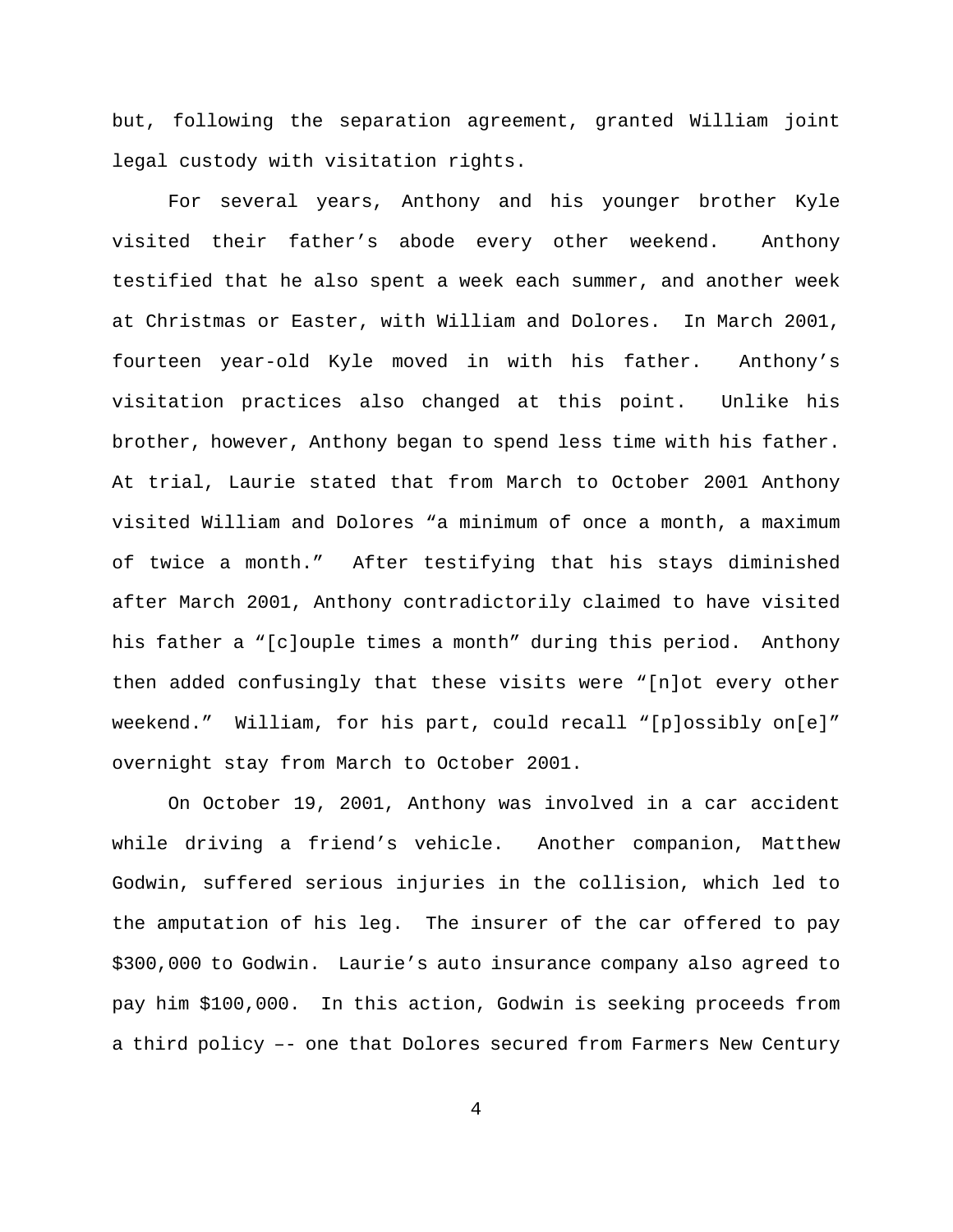Insurance Company ("Farmers") in September 2001. This policy covers, inter alia, any "person related to [Dolores and William] by blood, marriage or adoption who is a resident of [their] household." Godwin sued for a declaratory judgment in state court, seeking payment for his injuries from Farmers. Farmers removed to district court, which ordered Anthony realigned as a plaintiff.\* After discovery, the district court granted summary judgment to the insurance company. The district court found that Anthony was not a "resident" of Dolores and William's household at the time of the accident, as the policy required. Godwin could not therefore claim any payment from Farmers for the injuries he suffered while Anthony was driving. Godwin now seeks review of that decision.

# II.

We review grants of summary judgment de novo, construing the evidence in the light most favorable to the appellant. While reviewing summary judgment in a diversity case, we must apply the law of the district court's forum state, as announced by its highest court. Klaxon Co. v. Stentor Elec. Mfg. Co., Inc., 313 U.S. 487, 496 (1941); Erie R.R. Co. v. Tompkins, 304 U.S. 64, 79 (1938). Where the state's highest court has yet to decide a legal

<sup>\*</sup>Because Farmers is not a Maryland corporation and both Godwin and Anthony are Maryland citizens, this realignment created complete diversity of citizenship, supporting subject matter jurisdiction under 28 U.S.C. § 1332 (2000).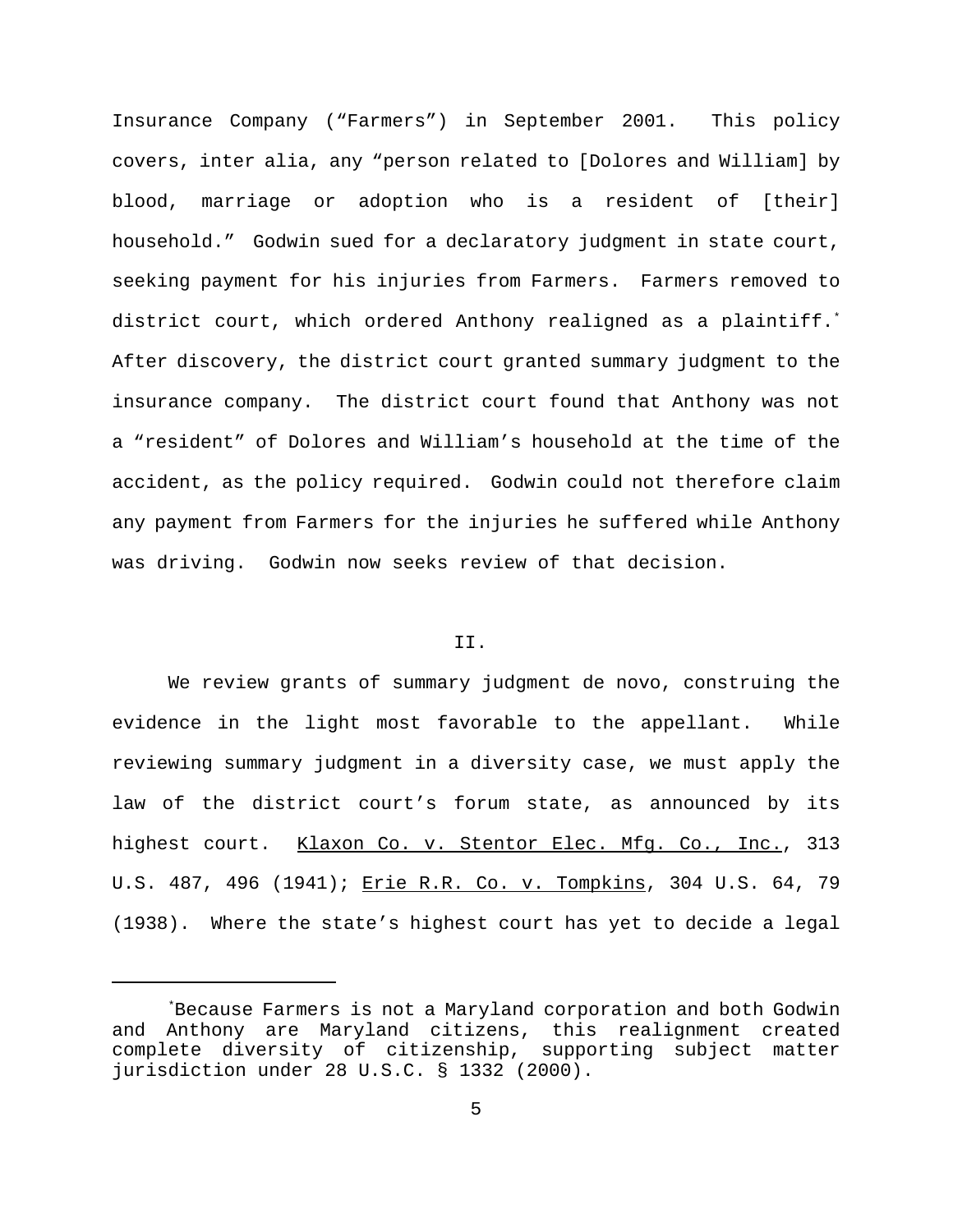question, we may look to its lower courts for instruction. Private Mortgage Inv. Servs., Inc. v. Hotel & Club Assocs., Inc., 296 F.3d 308, 312 (4th Cir. 2002).

# A.

Appellant's first ground for appeal is that the district court misapplied Maryland law.

The parties agree that, for insurance purposes, the residency of children like Anthony is an issue the Maryland Court of Appeals has yet to decide. The parties also agree that the court would likely adopt a totality of the circumstances test were it faced with this issue. The district court expressly concluded as much and considered several circumstances bearing on Anthony's residency. It noted that Anthony's visits to his father's abode had become sporadic by the time the accident occurred. The court also observed that Anthony had no exclusively assigned sleeping place in William and Dolores's house and the possessions he kept there had dwindled to a shelf of clothes and assorted recreational equipment. Further, William did not claim Anthony as a dependent on his 2001 tax return, and Anthony himself listed his mother's address on his driver's license and other official forms. The district court acknowledged that parents such as William who maintain "close relationships" with their children after a divorce "are to be commended." But, applying the totality test to the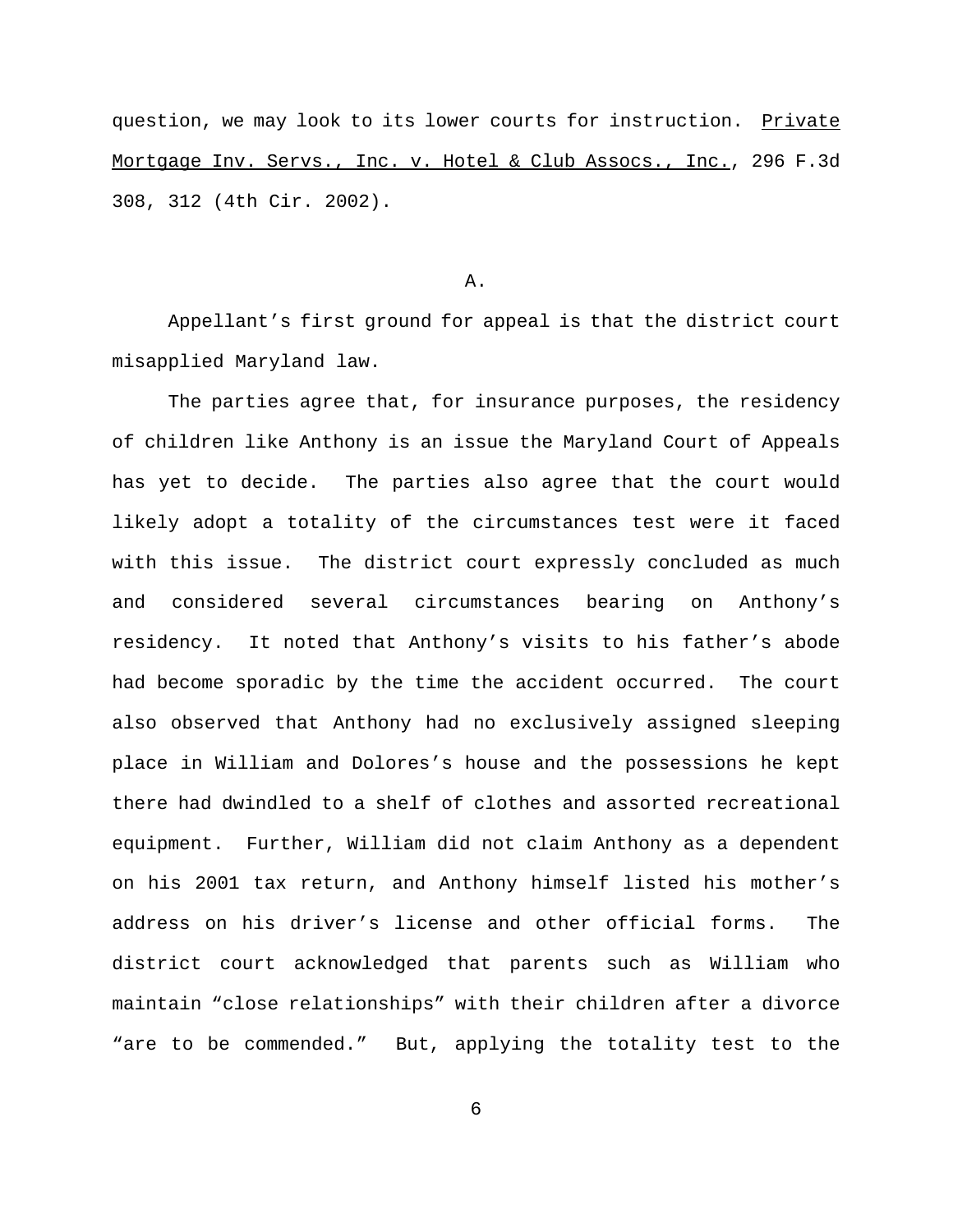foregoing facts, the district court found that Anthony was not a resident of his father's household at the time of the accident.

Appellant does not claim that the district court relied on erroneous facts or inadvertently ignored evidence in reaching this finding. Nor does Godwin claim that any of the considerations informing this finding were legally irrelevant to the residency issue at hand. Instead, appellant asks us to reexamine the totality of the circumstances and overturn the conclusion that, based on these circumstances, Anthony was not residing in his father's household when the accident occurred.

To this end, appellant cites several cases which, applying the totality test to similar facts, find residency for insurance purposes where the district court found none. But in some of these cases, the policy holder and the party claiming coverage maintained closer ties than Anthony and his father. In Countryside Casualty Company v. McCormick, 722 S.W.2d 655 (Mo. Ct. App. 1987), for instance, a child was deemed a resident of her non-custodial parent's household. But the court made this determination only after finding that the child visited the parent's house according to a regular schedule and that the child spent "as much or more" time there than at her custodial parent's house. Id. at 658. The child also maintained a bedroom in both abodes.  $Id.$  None of these circumstances is present here. Rather, Anthony spent the lion's share of his time at his mother's house, visited his father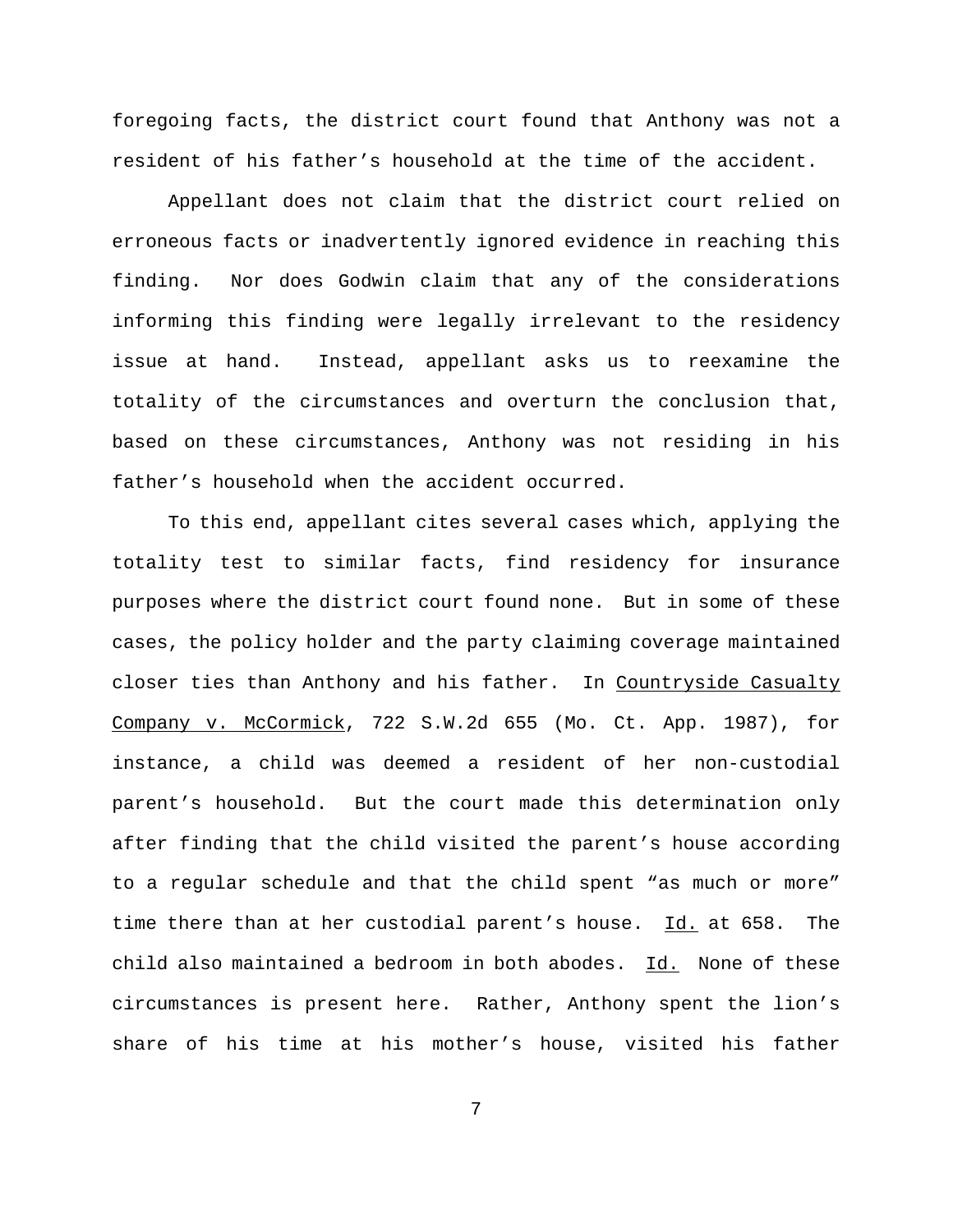sporadically, and had no exclusively assigned living space in William and Dolores's home.

In other cases that appellant cites, the contract at issue varied from that which Dolores signed with Farmers. In Forbes v. Harleysville Mutual Insurance Company, 589 A.2d 944 (Md. 1991), for instance, the court found that a woman was still a resident of the family home that she had departed after marital problems. But the woman was named as an operator on the policy document at issue and, as such, the court found an intention to secure joint coverage when the couple took out the contract.  $Id.$  at 952. Here, by contrast, Dolores recorded only herself and William when asked to list "residents & dependents (licensed or not) and regular operators" on the insurance application. Further, the court in Forbes took pains to emphasize that separation following marital difficulties is often temporary and warned that it would be "unreasonable" to conclude that departing spouse in every such instance "automatically becomes uninsured." Id. at 951. Here, by contrast, nobody pretends that Anthony was on a temporary sojourn from his father's household when the accident occurred. The child remained with his mother when his father left to establish a new homestead, and the filial ties only weakened thereafter.

These cases, and others that apply the totality test to find residency where the district court found none, were distinguished by the district court on the facts. See Snedegar v. Midwestern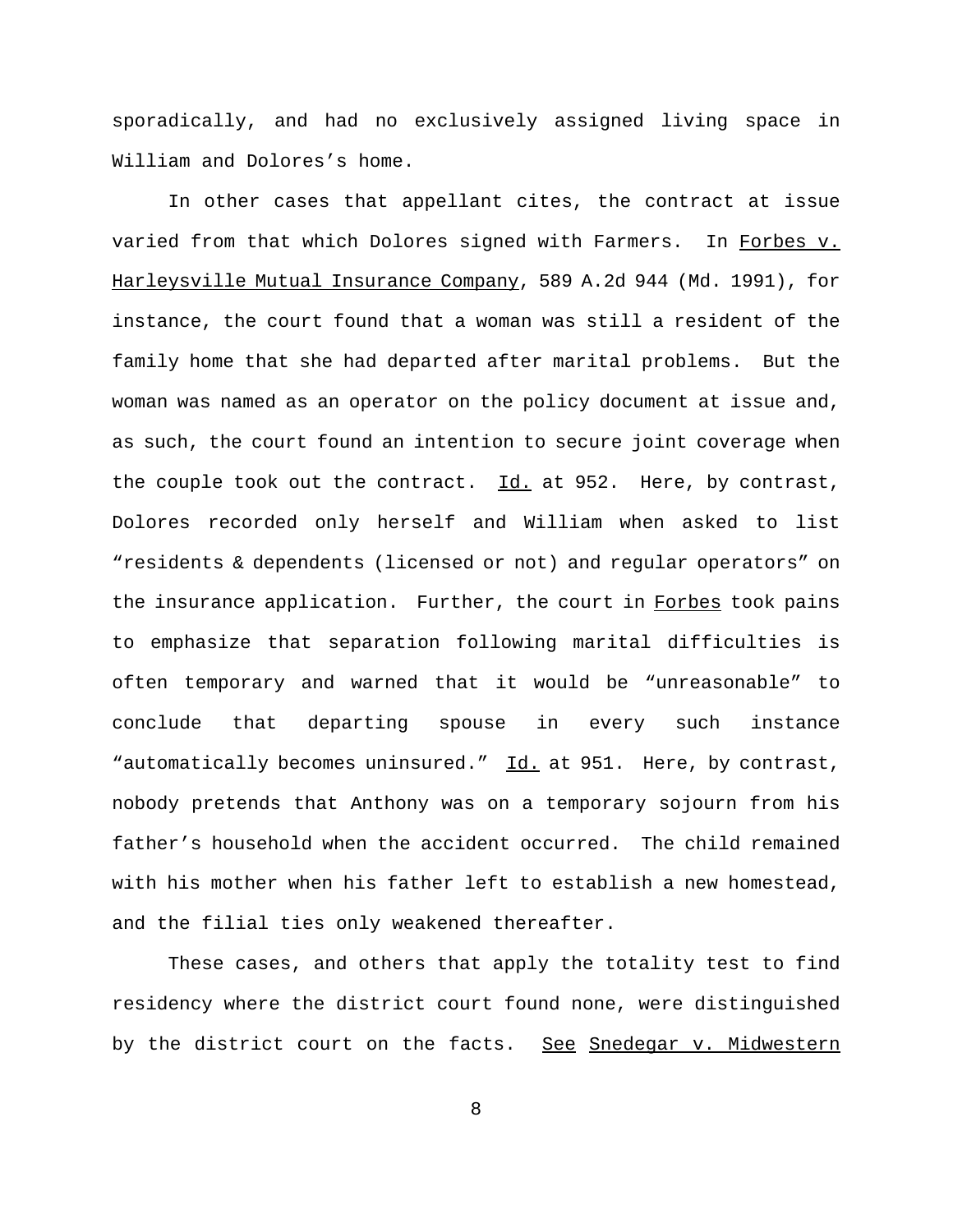Indem. Co., 541 N.E.2d 90, 95 (Ohio Ct. App. 1998) (child stayed with father "one to two days a week," permanently stored belongings there, and received correspondence and phone calls); Coriasco v. Hutchcraft, 615 N.E.2d 64, 66 (Ill. App. Ct. 1993) (child made "regularly scheduled visits" with non-custodial father); Davis v. Maryland Cas. Co., 331 S.E.2d 744, 745 (N.C. Ct. App. 1985) (child visited non-custodial father for several overnight stays each week and stored extensive possessions with him). Appellant's continued reliance on these precedents, in the face of such distinction, is no more availing than it was below. And the case Godwin says the district court "overlooked" is not only distinguishable but also reaches the opposite conclusion on the residency issue. See Aetna Life & Cas. Co. v. Carrera, 577 A.2d 980, 985-86 (R.I. 1990) (denying coverage even though son "generally used his mother's [mailing] address" as his own). Carrera does not therefore alter the district court's residency analysis.

### B.

Appellant's second ground for appeal is that, even if the district court did not err in anticipating Maryland law, it did disregard provisions of Dolores's policy in reaching its residency conclusion.

Appellant concedes that the policy's "definitions" and "liability coverage" sections do not speak to residency beyond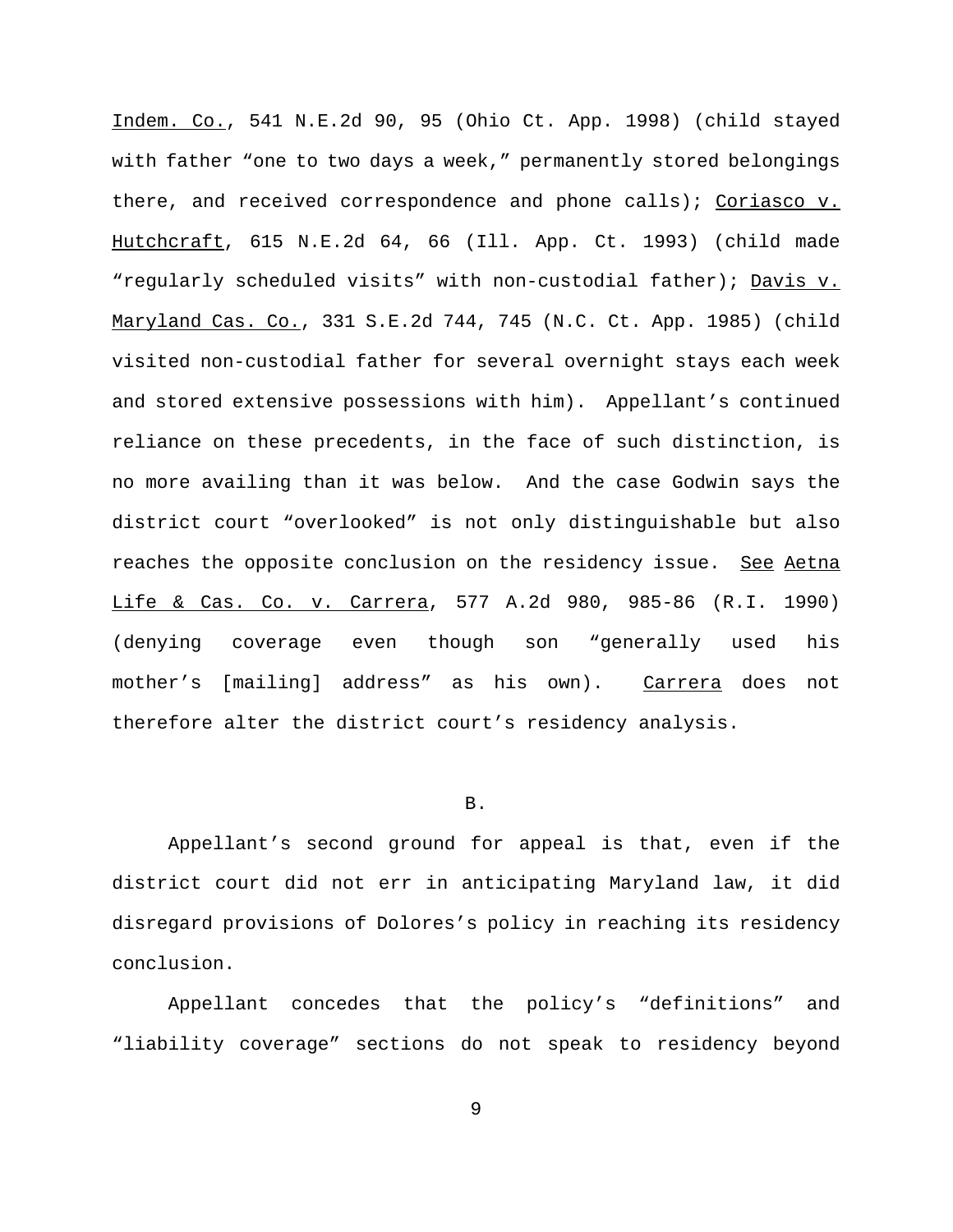their description of a covered "family member" as "a resident" of William and Dolores's household who is "related to [them] by blood, marriage or adoption." And appellant does not allege any other textual basis for liability in the policy's coverage provisions. Instead, appellant argues that a section of the policy's "surcharge, discount and rate classification disclosure plan" for Maryland implies that the contract was meant to cover accidents such as this. Maryland law requires Farmers to disclose information on rate classifications and surcharges to reveal the company's method for calculating premiums. See Md. Code Ann., Ins. § 11-214(a) (Michie 2003 Rep. Vol.) (requiring disclosure by auto insurers of "the policyholder's rate classifications" and "a summary" of the insurer's state-approved "surcharge plan").

Godwin points in particular to a rate discount for "youthful drivers" that is listed in the premium disclosure documentation. This discount requires, inter alia, that the "youth must be living at home unless attending and residing at a college or university," with two exceptions for independently insured youths, neither of which is applicable here. The disclosure documentation goes on to note that

[a] youthful driver attending school away from home is considered a member of the insured's household unless the youth has established permanent residence elsewhere. A youthful driver attending school over 250 miles from home, without custody of the automobile, shall be considered a member of the insured's household.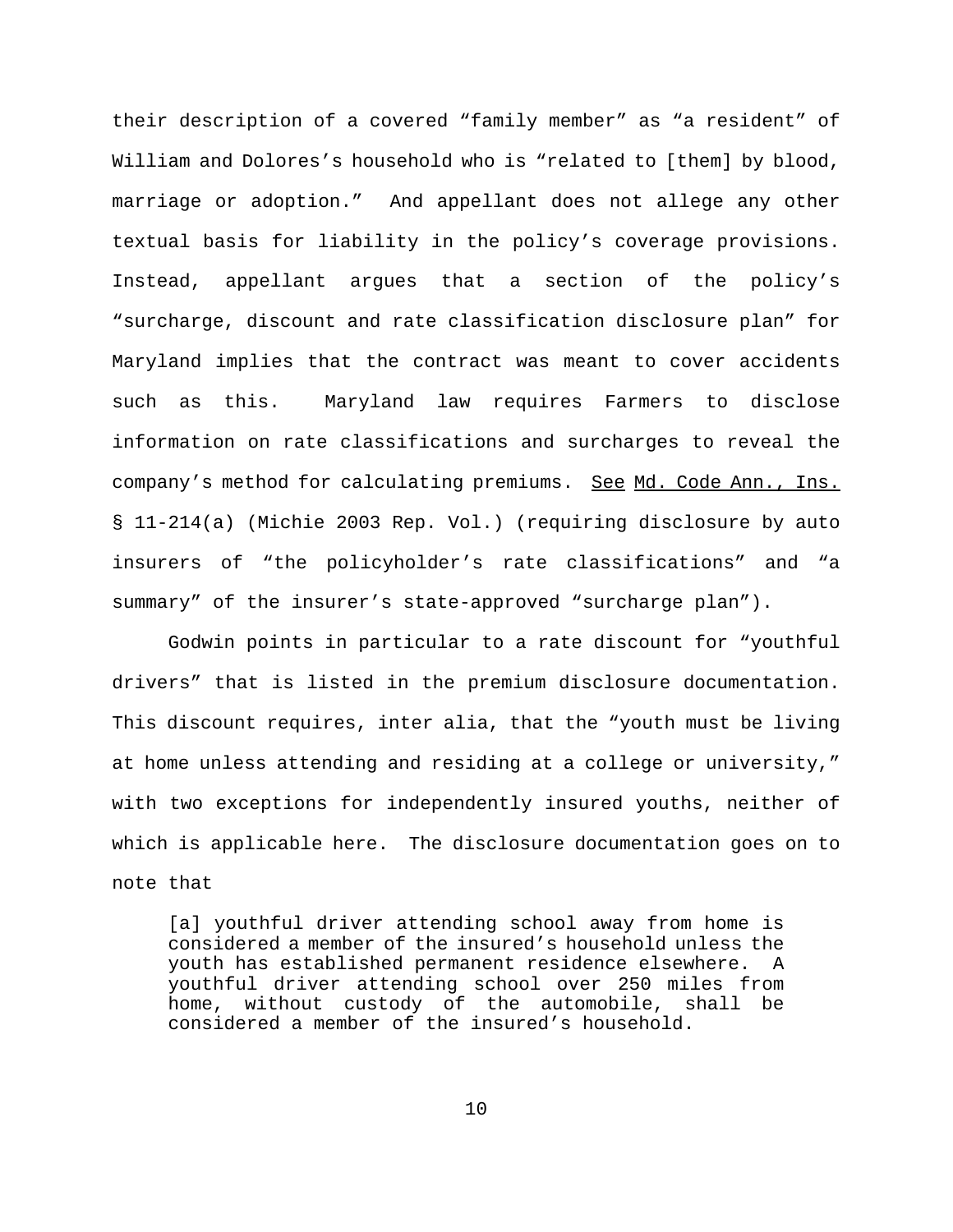Godwin asserts that the preceding rate provisions "[manifest] the intention to include in the broad definition of an 'insured,' drivers who are ages 16-24 and not living at home." Stripped of its vagueness, this argument reduces to a claim that, because a rate discount is available to "youthful drivers" who are "away from home," disputes regarding the residency of youthful drivers should generally be resolved in favor of coverage. Quite apart from whether rate information can vary a policy's coverage in such a manner, appellant's argument simply misstates the gist of the premium discount at issue. To qualify for this discount, the "youthful driver" who is not independently insured must be "attending and residing at a college or university" or "living at home." The latter possibility is foreclosed by our discussion of residency above. And Godwin never pretends that the 17 year-old Anthony was "attending and residing at a college or university" at the time of the accident. We agree with appellant that a "contract should not be interpreted in a manner that disregards a meaningful part of the agreement." But a party must at least fall within the "meaningful part['s]" explicit terms before invoking it in the course of a dispute.

Godwin's argument from the text of the policy is no more meritorious than his argument from Maryland law. Like the state law argument, therefore, the textual contention cannot result in recovery here.